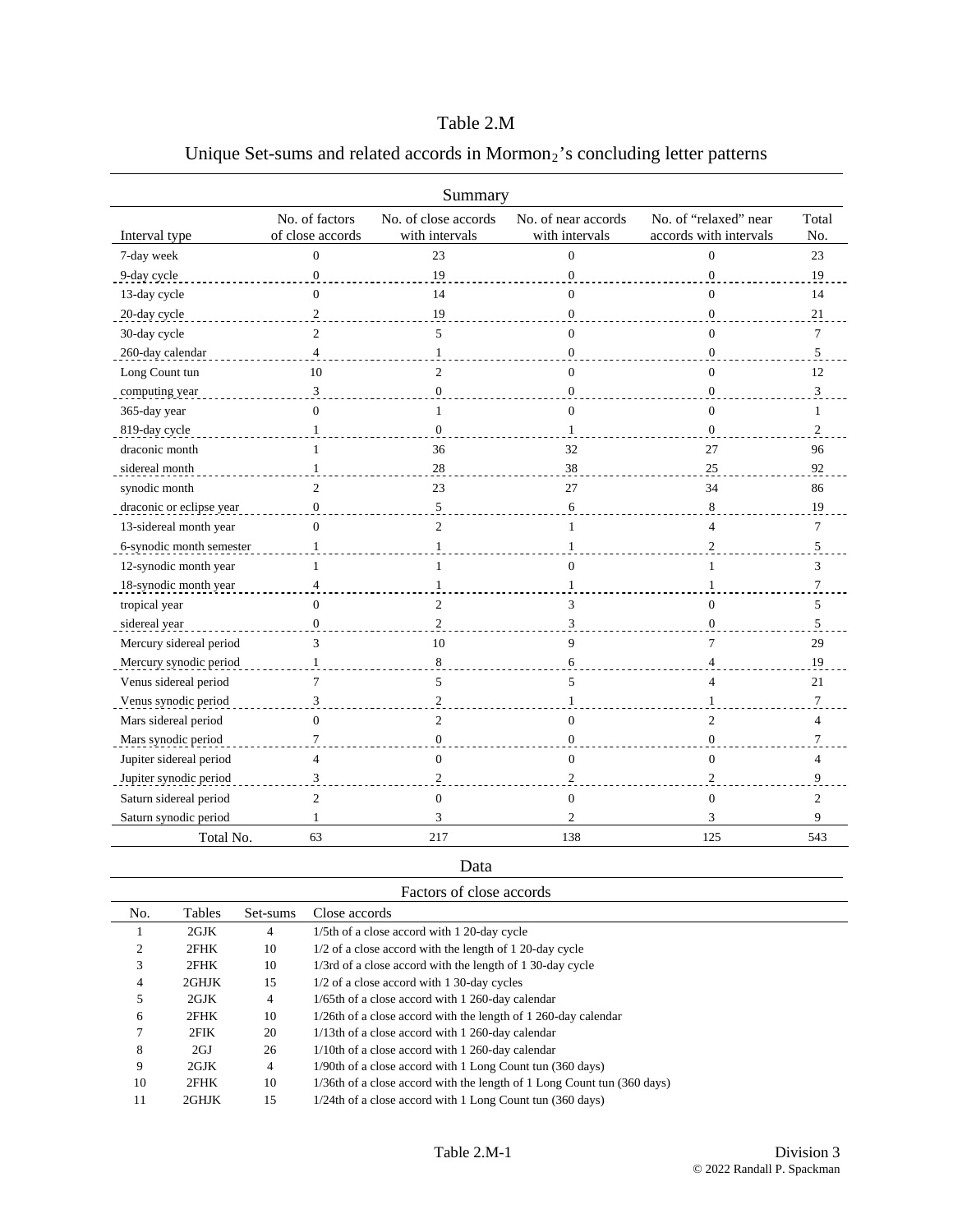| No. | Tables        | Set-sums       | Close accords                                                                            |
|-----|---------------|----------------|------------------------------------------------------------------------------------------|
| 12  | 2FIK          | 20             | 1/18th of a close accord with 1 Long Count tun (360 days)                                |
| 13  | 2FHIK         | 24             | 1/15th of a close accord with 1 Long Count tun (360 days)                                |
| 14  | 2K            | 36             | 1/10th of a close accord with 1 Long Count tun (360 days)                                |
| 15  | 2HI           | 40             | 1/9th of a close accord with 1 Long Count tun (360 days)                                 |
| 16  | 2FGH          | 45             | 1/8th of a close accord with 1 Long Count tun (360 days)                                 |
| 17  | 2GI           | 60             | 1/6th of a close accord with 1 Long Count tun (360 days)                                 |
| 18  | 2K            | 90             | 1/4 of a close accord with 1 Long Count tun (360 days)                                   |
| 19  | 2GJK          | $\overline{4}$ | 1/91st of a close accord with 1 computing year (364 days)                                |
| 20  | 2GJ           | 26             | 1/14th of a close accord with 1 computing year (364 days)                                |
| 21  | 2GJ           | 28             | 1/13th of a close accord with 1 computing year (364 days)                                |
| 22  | 2J            | 21             | 1/39th of a close accord with 1 819-day cycle                                            |
| 23  | $2{\rm GJK}$  | $\overline{4}$ | 1/7th of a close accord with 1 mean draconic month (about 27.2122 days)                  |
| 24  | 2GJK          | 4              | 1/7th of a close accord with 1 mean sidereal month (about 27.3217 days)                  |
| 25  | 2FHK          | 10             | 1/3rd of a close accord with 1 mean synodic months (about 29.5306 days)                  |
| 26  | 2GHJK         | 15             | 1/2 of a close accord with 1 mean synodic month (about 29.5306 days)                     |
| 27  | 2H            | 59             | 1/3rd of a close accord with 1 6-month lunar semester (about 177.1835 days)              |
| 28  | 2H            | 59             | 1/6th of a close accord with 1 12-month lunar year (about 354.3671 days)                 |
| 29  | 2GJK          | $\overline{4}$ | 1/133rd of a close accord with 1 18-synodic month year (about 531.5506 days)             |
| 30  | 2FH           | 19             | 1/28th of a close accord with 1 18-month lunar year (about 531.5506 days)                |
| 31  | 2GJ           | 28             | 1/19th of a close accord with 1 18-month lunar year (about 531.5506 days)                |
| 32  | 2H            | 59             | 1/9th of a close accord with 1 18-month lunar year (about 531.5506 days)                 |
| 33  | $2{\rm GJK}$  | $\overline{4}$ | 1/22nd of a close accord with 1 mean sidereal period of Mercury (about 87.9694 days)     |
| 34  | 2K            | 11             | 1/8th of a close accord with 1 mean sidereal period of Mercury (about 87.9694 days)      |
| 35  | 2FHK          | 22             | 1/4th of a close accord with 1 mean sidereal period of Mercury (about 87.9694 days)      |
| 36  | 2GJK          | $\overline{4}$ | 1/29th of a close accord with 1 mean synodic period of Mercury (about 115.8775 days)     |
| 37  | 2GJK          | 4              | 1/56th of a close accord with 1 mean sidereal period of Venus (about 224.7012 days)      |
| 38  | 2GHJK         | 15             | 1/15th of a close accord with 1 mean sidereal period of Venus (about 224.7012 days)      |
| 39  | 2FHK          | 16             | 1/14th of a close accord with 1 mean sidereal period of Venus (about 224.7012 days)      |
| 40  | 2GJ           | $28\,$         | 1/8th of a close accord with 1 mean sidereal period of Venus (about 224.7012 days)       |
| 41  | $2\mathrm{F}$ | 32             | 1/7th of a close accord with 1 mean sidereal period of Venus (about 224.7012 days)       |
| 42  | 2FGH          | 45             | 1/5th of a close accord with 1 mean sidereal period of Venus (about 224.7012 days)       |
| 43  | 2H            | 56             | 1/4th of a close accord with 1 mean sidereal period of Venus (about 224.7012 days)       |
| 44  | 2GJK          | $\overline{4}$ | 1/146th of a close accord with 1 mean synodic period of Venus (about 583.9217 days)      |
| 45  | 2K            | 11             | 1/53rd of a close accord with 1 mean synodic period of Venus (about 583.9217 days)       |
| 46  | 2FGH          | 45             | 1/13th of a close accord with 1 mean synodic period of Venus (about 583.9217 days)       |
| 47  | 2GJK          | $\overline{4}$ | 1/195th of a close accord with 1 mean synodic period of Mars (about 779.9365 days)       |
| 48  | 2FHK          | 10             | 1/78th of a close accord with 1 mean synodic period of Mars (about 779.9365 days)        |
| 49  | 2GHJK         | 15             | 1/52nd of a close accord with 1 mean synodic period of Mars (about 779.9365 days)        |
| 50  | 2FH           | 19             | 1/41st of a close accord with 1 synodic period of Mars (about 779.9365 days)             |
| 51  | 2FIK          | 20             | 1/39th of a close accord with 1 mean synodic period of Mars (about 779.9365 days)        |
| 52  | 2GJ           | 26             | 1/30th of a close accord with 1 mean synodic period of Mars (about 779.9365 days)        |
| 53  | 2GI           | 60             | 1/13th of a close accord with 1 mean synodic period of Mars (about 779.9365 days)        |
| 54  | 2GJK          | $\overline{4}$ | 1/1083rd of a close accord with 1 mean sidereal period of Jupiter (about 4332.8486 days) |
| 55  | 2FH           | 19             | 1/228th of a close accord with 1 sidereal period of Jupiter (about 4332.8486 days)       |
| 56  | 2I            | 57             | 1/76th of a close accord with 1 mean sidereal period of Jupiter (about 4332.8486 days)   |
| 57  | 2HK           | 361            | 1/12th of a close accord with 1 mean sidereal period of Jupiter (about 4332.8486 days)   |
| 58  | $2FH$         | 19             | 1/21st of a close accord with 1 mean synodic period of Jupiter (about 398.8842 days)     |
| 59  | 2J            | 21             | 1/19th of a close accord with 1 mean synodic period of Jupiter (about 398.8842 days)     |
| 60  | $2\mathrm{I}$ | 57             | 1/7th of a close accord with 1 mean synodic period of Jupiter (about 398.8842 days)      |
| 61  | 2GJK          | $\overline{4}$ | 1/2691st of a close accord with 1 mean sidereal period of Saturn (about 10764.44 days)   |
| 62  | 2K            | 36             | 1/299th of a close accord with 1 mean sidereal period of Saturn (about 10764.44 days)    |
| 63  | $2J$          | 21             | 1/18th of a close accord with 1 mean synodic period of Saturn (about 378.0921 days)      |
|     |               |                |                                                                                          |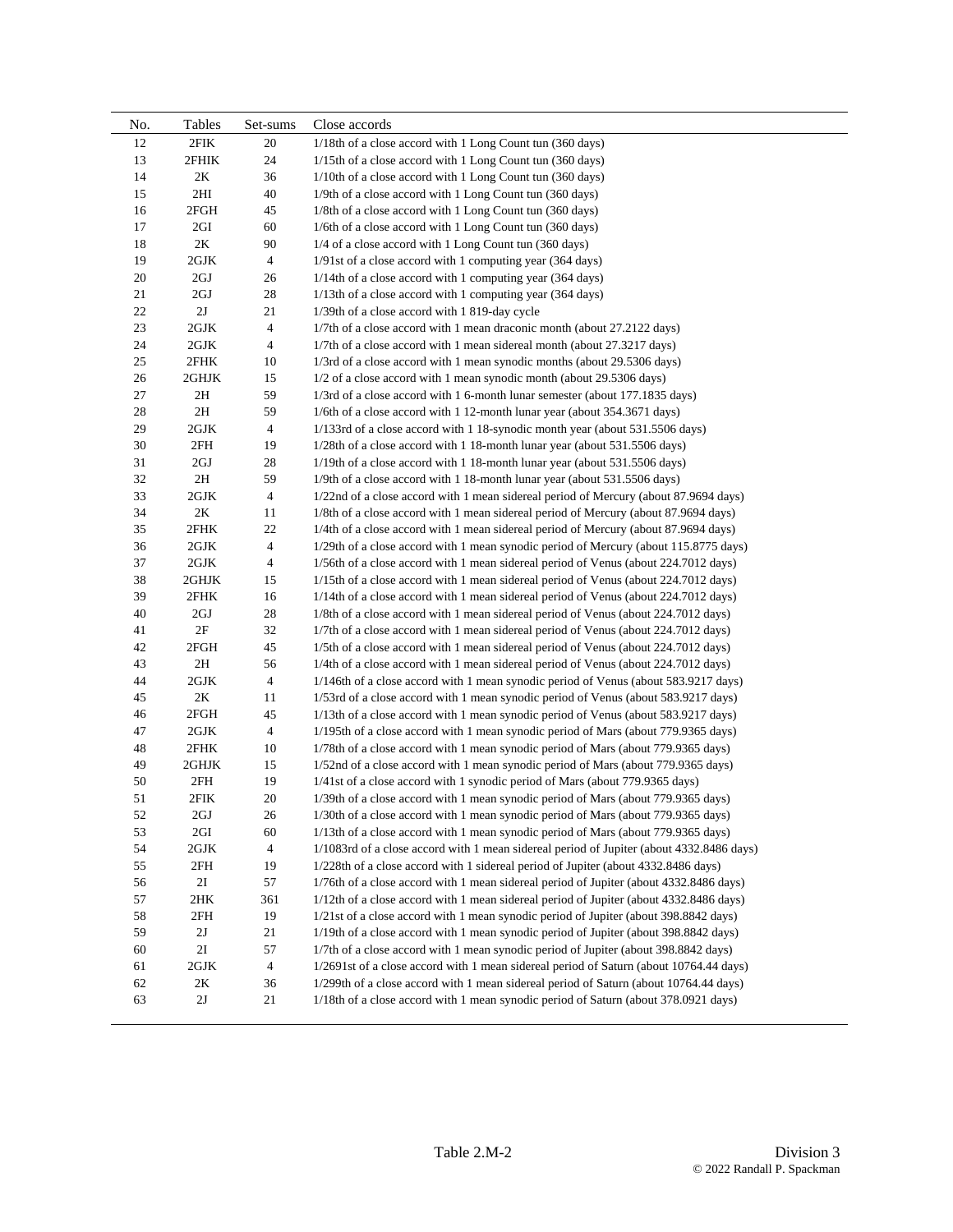|                  |                     |              | Close accords with intervals                                                                               |
|------------------|---------------------|--------------|------------------------------------------------------------------------------------------------------------|
| No.              | Tables              | Set-sums     | Close accords                                                                                              |
| $\mathbf{1}$     | 2J                  | 21           | a close accord with the length of 37-day weeks                                                             |
| $\boldsymbol{2}$ | 2GJ                 | 28           | a close accord with the length of 4 7-day weeks                                                            |
| 3                | 2H                  | 56           | a close accord with the length of 87-day weeks                                                             |
| 4                | $2\mathrm{F}$       | 336          | a close accord with the length of 48 7-day weeks                                                           |
| 5                | $2$ IK              | 350          | a close accord with the length of 50 7-day weeks                                                           |
| 6<br>7           | 2G<br>$2K$          | 420<br>455   | a close accord with the length of 60 7-day weeks<br>a close accord with the length of 65 7-day weeks       |
| 8                | 2IK                 | 742          | a close accord with the length of 106 7-day weeks                                                          |
| 9                | 2H                  | 763          | a close accord with the length of 109 7-day weeks                                                          |
| 10               | 2FHIK               | 784          | a close accord with the length of 112 7-day weeks                                                          |
| 11               | 2I                  | 1036         | a close accord with the length of 148 7-day weeks                                                          |
| 12               | $2K$                | 1211         | a close accord with the length of 1737-day weeks                                                           |
| 13               | 2H                  | 2044         | a close accord with the length of 292 7-day weeks                                                          |
| 14               | 2F                  | 2072         | a close accord with the length of 2967-day weeks                                                           |
| 15               | $2\mathrm{F}$       | 2597         | a close accord with the length of 371 7-day weeks                                                          |
| 16               | 2F                  | 2737         | a close accord with the length of 391 7-day weeks                                                          |
| 17               | 2I                  | 2793         | a close accord with the length of 399 7-day weeks                                                          |
| 18               | 2K                  | 2898         | a close accord with the length of 414 7-day weeks                                                          |
| 19               | 2H                  | 2933         | a close accord with the length of 419 7-day weeks                                                          |
| 20               | 2J                  | 4676         | a close accord with the length of 668 7-day weeks                                                          |
| 21               | 2I                  | 6482         | a close accord with the length of 926 7-day weeks                                                          |
| 22               | $2\mathrm{F}$       | 8316         | a close accord with the length of 1188 7-day weeks                                                         |
| 23               | 2H                  | 10395        | a close accord with the length of 1485 7-day weeks                                                         |
| 24               | 2K                  | 36           | a close accord with the length of 49-day cycles                                                            |
| 25               | 2FGH                | 45           | a close accord with the length of 59-day cycles                                                            |
| 26<br>27         | $2\mathrm{K}$<br>2J | 90<br>324    | a close accord with the length of 10 9-day cycles                                                          |
| 28               | 2FGHJK              | 360          | a close accord with the length of 36 9-day cycles<br>a close accord with the length of 40 9-day cycles     |
| 29               | 2IJ                 | 369          | a close accord with the length of 41 9-day cycles                                                          |
| 30               | 2I                  | 387          | a close accord with the length of 43 9-day cycles                                                          |
| 31               | 2J                  | 396          | a close accord with the length of 44 9-day cycles                                                          |
| 32               | 2H                  | 1143         | a close accord with the length of 127 9-day cycles                                                         |
| 33               | 2K                  | 2898         | a close accord with the length of 322 9-day cycles                                                         |
| 34               | 2G                  | 3114         | a close accord with the length of 346 9-day cycles                                                         |
| 35               | 2F                  | 3294         | a close accord with the length of 366 9-day cycles                                                         |
| 36               | 2H                  | 3474         | a close accord with the length of 386 9-day cycles                                                         |
| 37               | 2I                  | 3960         | a close accord with the length of 440 9-day cycles                                                         |
| 38               | 2G                  | 4437         | a close accord with the length of 493 9-day cycles                                                         |
| 39               | 2FG                 | 4797         | a close accord with the length of 533 9-day cycles                                                         |
| 40               | $2\mathrm{K}$       | 6813         | a close accord with the length of 757 9-day cycles                                                         |
| 41               | $2\mathrm{F}$       | 8316         | a close accord with the length of 924 9-day cycles                                                         |
| 42               | 2H                  | 10395        | a close accord with the length of 1155 9-day cycles                                                        |
| 43               | $2\mbox{GJ}$        | 26           | a close accord with the length of 2 13-day cycles                                                          |
| 44               | 2K                  | 455          | a close accord with the length of 35 13-day cycles                                                         |
| 45               | 2H                  | 1118         | a close accord with the length of 86 13-day cycles                                                         |
| 46               | $2K$                | 1573         | a close accord with the length of 121 13-day cycles                                                        |
| 47<br>48         | 2K<br>$2FH$         | 1586<br>2197 | a close accord with the length of 122 13-day cycles<br>a close accord with the length of 169 13-day cycles |
| 49               | 2I                  | 2522         | a close accord with the length of 194 13-day cycles                                                        |
| 50               | 2I                  | 2626         | a close accord with the length of 202 13-day cycles                                                        |
| 51               | 2I                  | 2860         | a close accord with the length of 220 13-day cycles                                                        |
| 52               | $2\mathrm{F}$       | 2938         | a close accord with the length of 226 13-day cycles                                                        |
| 53               | 2I                  | 4121         | a close accord with the length of 317 13-day cycles                                                        |
| 54               | $2J$                | 4316         | a close accord with the length of 332 13-day cycles                                                        |
| 55               | 2FG                 | 4797         | a close accord with the length of 369 13-day cycles                                                        |
| 56               | $2{\rm G}$          | 7579         | a close accord with the length of 583 13-day cycles                                                        |
| 57               | $2\mathrm{FIK}$     | 20           | a close accord with the length of 1 20-day cycle                                                           |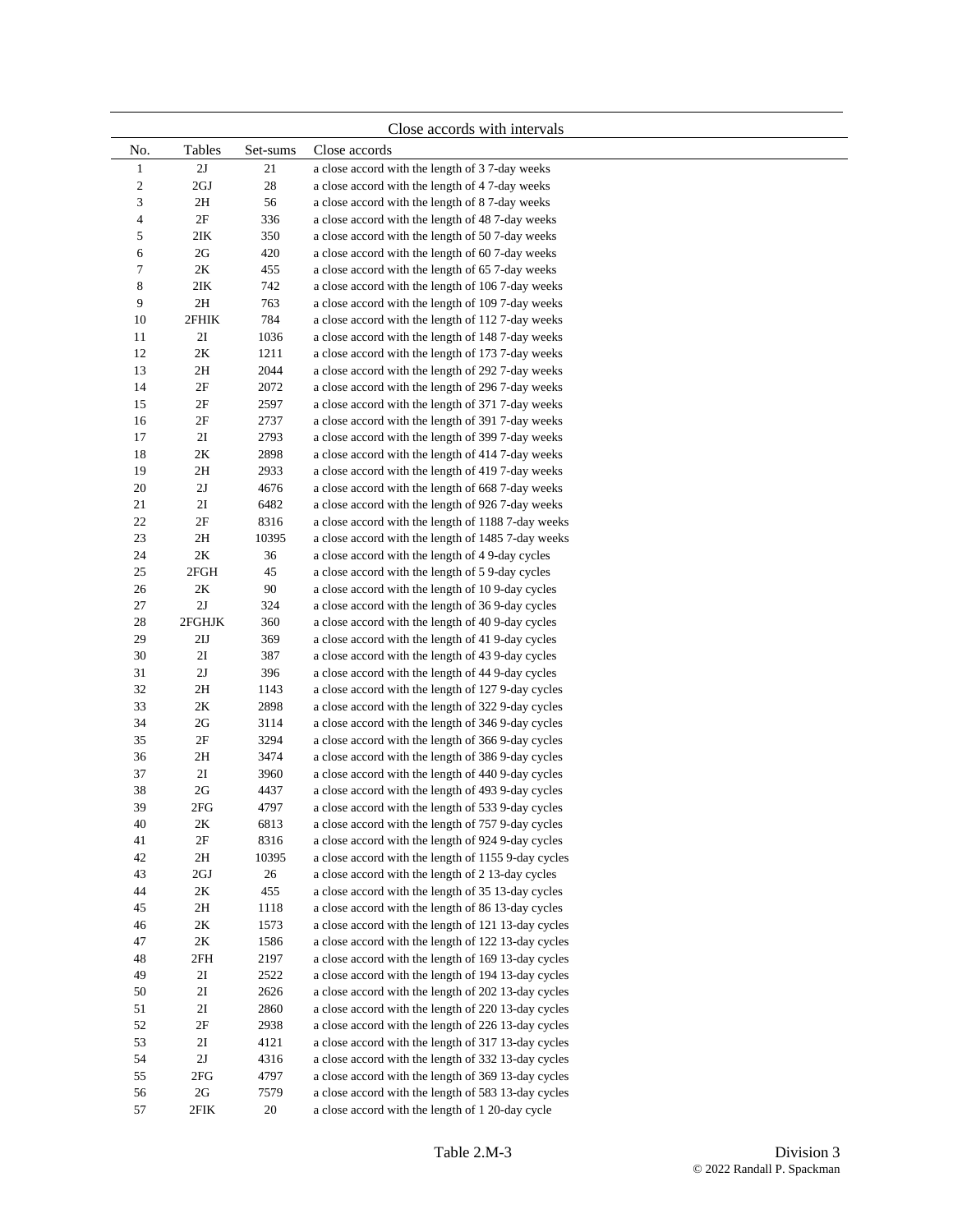| No. | Tables        | Set-sums | Close accords                                                                       |
|-----|---------------|----------|-------------------------------------------------------------------------------------|
| 58  | 2HI           | 40       | a close accord with the length of 2 20-day cycles                                   |
| 59  | 2GI           | 60       | a close accord with the length of 3 20-day cycles                                   |
| 60  | $2K$          | 80       | a close accord with the length of 4 20-day cycles                                   |
| 61  | 2FHJ          | 320      | a close accord with the length of 16 20-day cycles                                  |
| 62  | 2FGHJK        | 360      | a close accord with the length of 18 20-day cycles                                  |
| 63  | 2FHIK         | 380      | a close accord with the length of 19 20-day cycles                                  |
| 64  | 2FG           | 400      | a close accord with the length of 20 20-day cycles                                  |
| 65  | 2G            | 420      | a close accord with the length of 21 20-day cycles                                  |
| 66  | $2\mathrm{F}$ | 440      | a close accord with the length of 22 20-day cycles                                  |
| 67  | 2G            | 760      | a close accord with the length of 38 20-day cycles                                  |
| 68  | 2G            | 820      | a close accord with the length of 41 20-day cycles                                  |
| 69  | 2I            | 1420     | a close accord with the length of 71 20-day cycles                                  |
| 70  | 2I            | 2860     | a close accord with the length of 143 20-day cycles                                 |
| 71  | 2K            | 3940     | a close accord with the length of 197 20-day cycles                                 |
| 72  | 2I            | 3960     | a close accord with the length of 198 20-day cycles                                 |
| 73  | 2J            | 4280     | a close accord with the length of 214 20-day cycles                                 |
| 74  | 2I            | 7600     | a close accord with the length of 380 20-day cycles                                 |
| 75  | 2I            | 8000     | a close accord with the length of 400 20-day cycles                                 |
| 76  | 2GI           | 60       | a close accord with the length of 2 30-day cycles                                   |
| 77  | 2K            | 90       | a close accord with the length of 3 30-day cycles                                   |
| 78  | 2FGHJK        | 360      | a close accord with the length of 12 30-day cycles                                  |
| 79  | 2G            | 420      | a close accord with the length of 14 30-day cycles                                  |
| 80  | 2I            | 3960     | a close accord with the length of 132 30-day cycles                                 |
| 81  | 2I            | 2860     | a close accord with the length of 11 260-day calendars                              |
| 82  | 2FGHJK        | 360      | a close accord with the length of 1 Long Count tun (360 days)                       |
| 83  | 2I            | 3960     | a close accord with the length of 11 Long Count tuns (360 days)                     |
| 84  | 2F            | 2737     | a close accord with the length of 7.5 365-day calendar years (2737.5 days)          |
| 85  | 2GJ           | 28       | a close accord with the length of 1 mean draconic month (about 27.2122 days)        |
| 86  | 2HI           | 40       | a close accord with the length of 1.5 mean draconic months (about 40.8183 days)     |
| 87  | 2FHIK         | 326      | a close accord with the length of 12 mean draconic months (about 326.5466 days)     |
| 88  | 2FHIK         | 327      | a close accord with the length of 12 mean draconic months (about 326.5466 days)     |
| 89  | 2JK           | 367      | a close accord with the length of 13.5 mean draconic months (about 367.3650 days)   |
| 90  | 2FHIK         | 380      | a close accord with the length of 14 mean draconic months (about 380.9711 days)     |
| 91  | 2K            | 395      | a close accord with the length of 14.5 mean draconic months (about 394.5772 days)   |
| 92  | 2F            | 653      | a close accord with the length of 24 mean draconic months (about 653.0933 days)     |
| 93  | 2I            | 1129     | a close accord with the length of 41.5 mean draconic months (about 1129.3071 days)  |
| 94  | 2H            | 1143     | a close accord with the length of 42 mean draconic months (about 1142.9132 days)    |
| 95  | 2K            | 1198     | a close accord with the length of 44 mean draconic months (about 1197.3377 days)    |
| 96  | 2K            | 1211     | a close accord with the length of 44.5 mean draconic months (about 1210.9438 days)  |
| 97  | 2I            | 1497     | a close accord with the length of 55 mean draconic months (about 1496.6721 days)    |
| 98  | 2F            | 1523     | a close accord with the length of 56 mean draconic months (about 1523.8843 days)    |
| 99  | $2\mathrm{F}$ | 1727     | a close accord with the length of 63.5 mean draconic months (about 1727.9760 days)  |
| 100 | $2\mathrm{F}$ | 2409     | a close accord with the length of 88.5 mean draconic months (about 2408.2815 days)  |
| 101 | $2\mathrm{F}$ | 2558     | a close accord with the length of 94 mean draconic months (about 2557.9487 days)    |
| 102 | 2IJ           | 2572     | a close accord with the length of 94.5 mean draconic months (about 2571.5548 days)  |
| 103 | 2I            | 2626     | a close accord with the length of 96.5 mean draconic months (about 2625.9792 days)  |
| 104 | $2\mathrm{K}$ | 2898     | a close accord with the length of 106.5 mean draconic months (about 2898.1014 days) |
| 105 | $2\mathrm{F}$ | 2938     | a close accord with the length of 108 mean draconic months (about 2938.9198 days)   |
| 106 | $2\mathrm{I}$ | 3197     | a close accord with the length of 117.5 mean draconic months (about 3197.4359 days) |
| 107 | 2K            | 3565     | a close accord with the length of 131 mean draconic months (about 3564.8008 days)   |
| 108 | $2\mathrm{F}$ | 3674     | a close accord with the length of 135 mean draconic months (about 3673.6497 days)   |
| 109 | 2G            | 3701     | a close accord with the length of 136 mean draconic months (about 3700.8619 days)   |
| 110 | 2I            | 3960     | a close accord with the length of 145.5 mean draconic months (about 3959.3780 days) |
| 111 | $2\mathrm{I}$ | 4857     | a close accord with the length of 178.5 mean draconic months (about 4857.3813 days) |
| 112 | 2FG           | 5197     | a close accord with the length of 191 mean draconic months (about 5197.5340 days)   |
| 113 | 2J            | 5401     | a close accord with the length of 198.5 mean draconic months (about 5401.6257 days) |
| 114 | $2J$          | 5797     | a close accord with the length of 213 mean draconic months (about 5796.2029 days)   |
| 115 | $2\mathrm{F}$ | 6122     | a close accord with the length of 225 mean draconic months (about 6122.7495 days)   |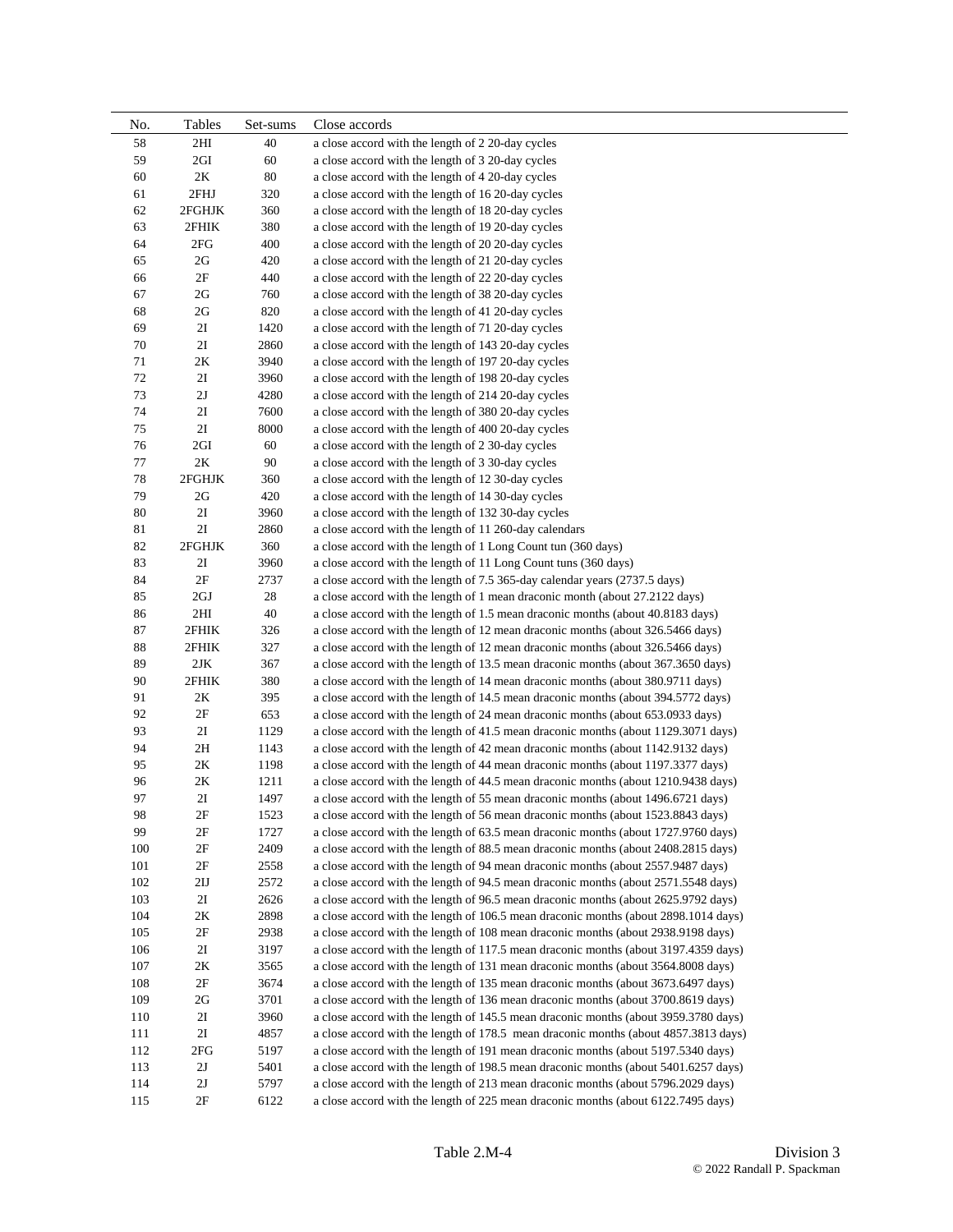| No. | Tables         | Set-sums | Close accords                                                                        |
|-----|----------------|----------|--------------------------------------------------------------------------------------|
| 116 | 2K             | 6423     | a close accord with the length of 236 mean draconic months (about 6422.0839 days)    |
| 117 | 2FK            | 7198     | a close accord with the length of 264.5 mean draconic months (about 7197.6322 days)  |
| 118 | 2G             | 7579     | a close accord with the length of 278.5 mean draconic months (about 7578.6033 days)  |
| 119 | $2\mathrm{I}$  | 8000     | a close accord with the length of 294 mean draconic months (about 8000.3927 days)    |
| 120 | 2H             | 10395    | a close accord with the length of 382 mean draconic months (about 10395.0680 days)   |
| 121 | 2GJ            | 28       | a close accord with the length of 1 mean sidereal month (about 27.3217 days)         |
| 122 | 2HI            | 40       | a close accord with the length of 1.5 mean sidereal months (about 40.9825 days)      |
| 123 | 2FHIK          | 327      | a close accord with the length of 12 mean sidereal months (about 327.8599 days)      |
| 124 | 2IJ            | 369      | a close accord with the length of 13.5 mean sidereal months (about 368.8424 days)    |
| 125 | 2J             | 396      | a close accord with the length of 14.5 mean sidereal months (about 396.1641 days)    |
| 126 | 2F             | 437      | a close accord with the length of 16 mean sidereal months (about 437.1466 days)      |
| 127 | $2K$           | 465      | a close accord with the length of 17 mean sidereal months (about 464.4682 days)      |
| 128 | 2G             | 820      | a close accord with the length of 30 mean sidereal months (about 819.6498 days)      |
| 129 | $2\mathrm{F}$  | 1010     | a close accord with the length of 37 mean sidereal months (about 1010.9014 days)     |
| 130 | 2I             | 1038     | a close accord with the length of 38 mean sidereal months (about 1038.2231 days)     |
| 131 | 2HK            | 1121     | a close accord with the length of 41 mean sidereal months (about 1120.1881 days)     |
| 132 | $2I$           | 1408     | a close accord with the length of 51.5 mean sidereal months (about 1407.0655 days)   |
| 133 | 2I             | 1420     | a close accord with the length of 52 mean sidereal months (about 1420.7263 days)     |
| 134 | 2H             | 1543     | a close accord with the length of 56.5 mean sidereal months (about 1543.6738 days)   |
| 135 | 2F             | 1735     | a close accord with the length of 63.5 mean sidereal months (about 1734.9254 days)   |
| 136 | 2H             | 2104     | a close accord with the length of 77 mean sidereal months (about 2103.7678 days)     |
| 137 | 2I             | 2651     | a close accord with the length of 97 mean sidereal months (about 2650.2010 days)     |
| 138 | $2\mathrm{F}$  | 2938     | a close accord with the length of 107.5 mean sidereal months (about 2937.0785 days)  |
| 139 | 2G             | 3114     | a close accord with the length of 114 mean sidereal months (about 3114.6692 days)    |
| 140 | 2I             | 3197     | a close accord with the length of 117 mean sidereal months (about 3196.6342 days)    |
| 141 | 2K             | 3565     | a close accord with the length of 130.5 mean sidereal months (about 3565.4766 days)  |
| 142 | 2I             | 3566     | a close accord with the length of 130.5 mean sidereal months (about 3565.4766 days)  |
| 143 | $2\mathrm{F}$  | 3674     | a close accord with the length of 134.5 mean sidereal months (about 3674.7633 days)  |
| 144 | $2\mathbf{J}$  | 4316     | a close accord with the length of 158 mean sidereal months (about 4316.8223 days)    |
| 145 | 2I             | 5081     | a close accord with the length of 186 mean sidereal months (about 5081.8288 days)    |
| 146 | 2F             | 8319     | a close accord with the length of 304.5 mean sidereal months (about 8319.4455 days)  |
| 147 | $2\mathrm{F}$  | 8716     | a close accord with the length of 319 mean sidereal months (about 8715.6095 days)    |
| 148 | 2H             | 10395    | a close accord with the length of 380.5 mean sidereal months (about 10395.8916 days) |
| 149 | 2FGH           | 45       | a close accord with the length of 1.5 mean synodic months (about 44.2959 days)       |
| 150 | 2H             | 59       | a close accord with the length of 2 mean synodic months (about 59.0612 days)         |
| 151 | 2GI            | 60       | a close accord with the length of 2 mean synodic months (about 59.0612 days)         |
| 152 | $2{\rm G}$     | 88       | a close accord with the length of 3 mean synodic months (about 88.5918 days)         |
| 153 | $2J$           | 324      | a close accord with the length of 11 mean synodic months (about 324.8365 days)       |
| 154 | 2IJ            | 369      | a close accord with the length of 12.5 mean synodic months (about 369.1324 days)     |
| 155 | 2FHIK          | 384      | a close accord with the length of 13 mean synodic months (about 383.8977 days)       |
| 156 | 21             | 1122     | a close accord with the length of 38 mean synodic months (about 1122.1624 days)      |
| 157 | $2\mathrm{F}$  | 1123     | a close accord with the length of 38 mean synodic months (about 1122.1624 days)      |
| 158 | $2\mathrm{K}$  | 1211     | a close accord with the length of 41 mean synodic months (about 1210.7542 days)      |
| 159 | $2\mathrm{I}$  | 1373     | a close accord with the length of 46.5 mean synodic months (about 1373.1724 days)    |
| 160 | 2F             | 1727     | a close accord with the length of 58.5 mean synodic months (about 1727.5395 days)    |
| 161 | 2F             | 2938     | a close accord with the length of 99.5 mean synodic months (about 2938.2937 days)    |
| 162 | $2I$           | 3026     | a close accord with the length of 102.5 mean synodic months (about 3026.8855 days)   |
| 163 | $2\mathrm{IJ}$ | 3308     | a close accord with the length of 112 mean synodic months (about 3307.4261 days)     |
| 164 | $2I$           | 3721     | a close accord with the length of 126 mean synodic months (about 3720.8543 days)     |
| 165 | 2FG            | 4061     | a close accord with the length of 137.5 mean synodic months (about 4060.4561 days)   |
| 166 | 21             | 4857     | a close accord with the length of 164.5 mean synodic months (about 4857.7821 days)   |
| 167 | 2FG            | 5197     | a close accord with the length of 176 mean synodic months (about 5197.3838 days)     |
| 168 | 2K             | 6423     | a close accord with the length of 217.5 mean synodic months (about 6422.9033 days)   |
| 169 | 2I             | 6482     | a close accord with the length of 219.5 mean synodic months (about 6481.9645 days)   |
| 170 | 2I             | 8003     | a close accord with the length of 271 mean synodic months (about 8002.7899 days)     |
| 171 | 2H             | 10395    | a close accord with the length of 352 mean synodic months (about 10394.7677 days)    |
| 172 | $2J$           | 346      | a close accord with the length of 1 mean draconic year (about 346.6201 days)         |
| 173 | 2I             | 347      | a close accord with the length of 1 mean draconic year (about 346.6201 days)         |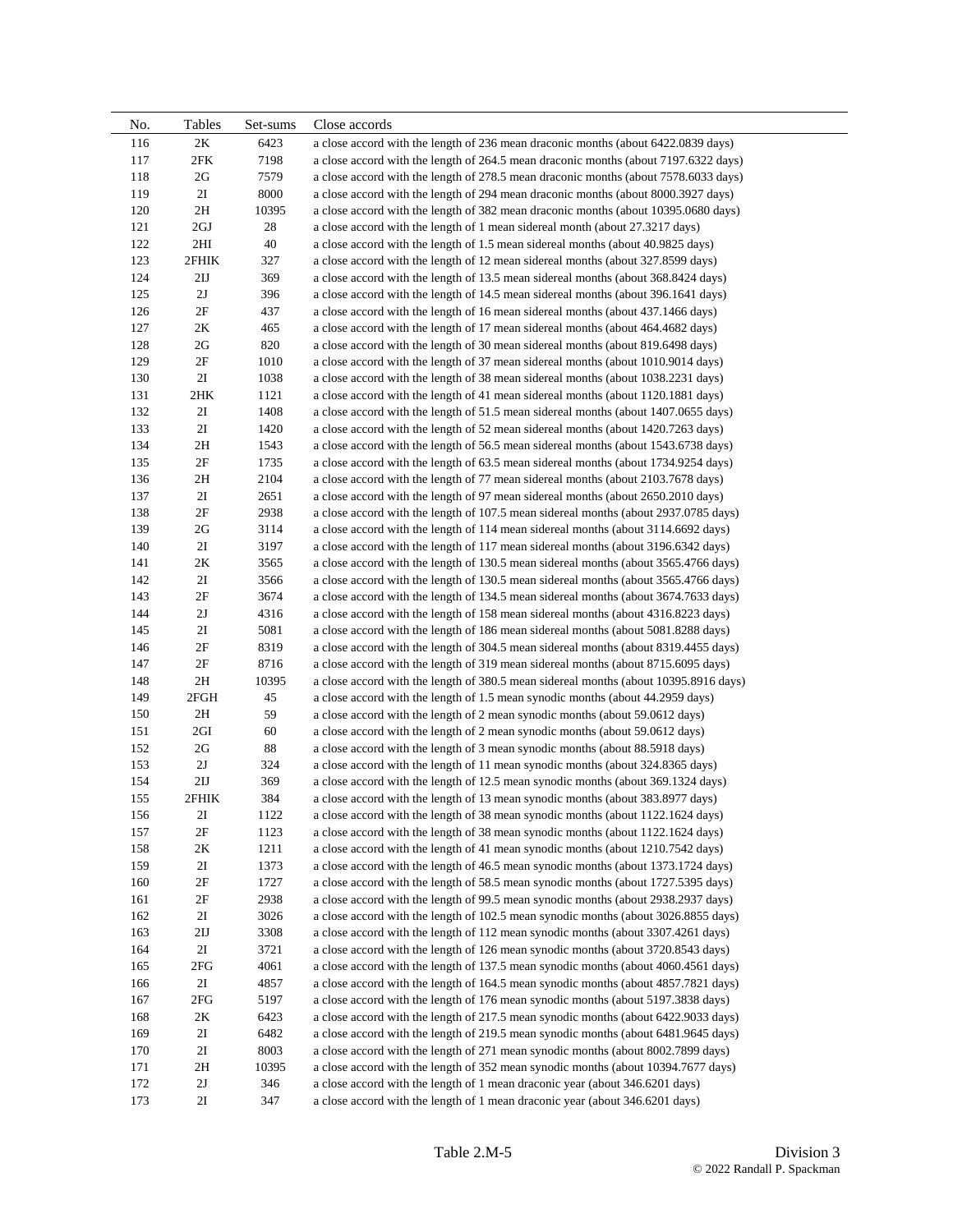| No. | Tables        | Set-sums | Close accords                                                                                  |
|-----|---------------|----------|------------------------------------------------------------------------------------------------|
| 174 | 2K            | 6413     | a close accord with the length of 18.5 mean draconic years (about 6412.4714 days)              |
| 175 | $2\mathrm{F}$ | 8319     | a close accord with the length of 24 mean draconic years (about 8318.8818 days)                |
| 176 | 2H            | 10398    | a close accord with the length of 30 mean draconic years (about 10398.6023 days)               |
| 177 | 2I            | 1420     | a close accord with the length of 4 13-sidereal month years (about 1420.7263 days)             |
| 178 | 2I            | 3197     | a close accord with the length of 9 mean 13-sidereal month years (about 3196.6342 days)        |
| 179 | 2I            | 3721     | a close accord with the length of 21 6-month lunar semesters (about 3720.8543 days)            |
| 180 | 2I            | 3721     | a close accord with the length of 10.5 12-month lunar years (about 3720.8543 days)             |
| 181 | 2I            | 3721     | a close accord with the length of 7 18-month lunar years (about 3720.8543 days)                |
| 182 | 2IK           | 366      | a close accord with the length of 1 mean tropical year (about 365.2422 days)                   |
| 183 | 2I            | 2922     | a close accord with the length of 8 mean tropical years (about 2921.9375 days)                 |
| 184 | 2IK           | 366      | a close accord with the length of 1 mean sidereal year (about 365.2564 days)                   |
| 185 | 2I            | 2922     | a close accord with the length of 8 mean sidereal years (about 2922.0510 days)                 |
| 186 | 2G            | 88       | a close accord with 1 mean sidereal period of Mercury (about 87.9694 days)                     |
| 187 | 2K            | 395      | a close accord with the length of 4.5 mean sidereal periods of Mercury (about 395.8623 days)   |
| 188 | 2J            | 396      | a close accord with the length of 4.5 mean sidereal periods of Mercury (about 395.8623 days)   |
| 189 | 2F            | 440      | a close accord with the length of 5 mean sidereal periods of Mercury (about 439.8470 days)     |
| 190 | 2I            | 1024     | a close accord with the length of 37.5 mean sidereal periods of Mercury (about 1024.5623 days  |
| 191 | 2H            | 1143     | a close accord with the length of 13 mean sidereal period of Mercury (about 1143.6021 days)    |
| 192 | 2I            | 1408     | a close accord with the length of 16 mean sidereal periods of Mercury (about 1407.5102 days)   |
| 193 | 2K            | 1583     | a close accord with the length of 18 mean sidereal periods of Mercury (about 1583.4490 days)   |
| 194 | 21            | 2860     | a close accord with the length of 32.5 mean sidereal periods of Mercury (about 2859.0052 days) |
| 195 | 2H            | 3474     | a close accord with the length of 39.5 mean sidereal periods of Mercury (about 3474.7909 days) |
| 196 | 2I            | 347      | a close accord with the length of 3 mean synodic periods of Mercury (about 347.6326 days)      |
| 197 | 2J            | 348      | a close accord with the length of 3 mean synodic periods of Mercury (about 347.6326 days)      |
| 198 | 2F            | 1390     | a close accord with the length of 12 mean synodic periods of Mercury (about 1390.5305 days)    |
| 199 | 2I            | 2491     | a close accord with the length of 21.5 mean synodic periods of Mercury (about 2491.3671 days)  |
| 200 | 2K            | 3940     | a close accord with the length of 34 mean synodic periods of Mercury (about 3939.8634 days)    |
| 201 | 2FG           | 4461     | a close accord with the length of 38.5 mean synodic periods of Mercury (about 4461.2853 days)  |
| 202 | 2J            | 5794     | a close accord with the length of 50 mean synodic periods of Mercury (about 5793.8770 days)    |
| 203 | $2$ GK        | 7996     | a close accord with the length of 69 mean synodic periods of Mercury (about 7995.5503 days)    |
| 204 | 2FHIK         | 674      | a close accord with the length of 3 mean sidereal periods of Venus (about 674.1035 days)       |
| 205 | 2F            | 1123     | a close accord with the length of 5 mean sidereal periods of Venus (about 1123.5058 days)      |
| 206 | 2K            | 1573     | a close accord with the length of 7 mean sidereal periods of Venus (about 1572.9081 days)      |
| 207 | 2I            | 2922     | a close accord with the length of 13 mean sidereal periods of Venus (about 2921.1151 days)     |
| 208 | 2H            | 3819     | a close accord with the length of 17 mean sidereal periods of Venus (about 3819.9197 days)     |
| 209 | 2H            | 2044     | a close accord with the length of 3.5 mean synodic periods of Venus (about 2043.7258 days)     |
| 210 | 2K            | 6423     | a close accord with the length of 11 mean synodic periods of Venus (about 6423.1383 days)      |
| 211 | 2I            | 1373     | a close accord with the length of 2 mean sidereal periods of Mars (about 1373.9915 days)       |
| 212 | 2I            | 4121     | a close accord with the length of 6 mean sidereal periods of Mars (about 4121.9746 days)       |
| 213 | 2I            | 2793     | a close accord with the length of 7 mean synodic periods of Jupiter (about 2792.1895days)      |
| 214 | 2G            | 7579     | a close accord with the length of 19 mean synodic periods of Jupiter (about 7578.8000 days)    |
| 215 | 2FHIK         | 379      | a close accord with the length of 1 mean synodic period of Saturn (about 378.0921 days)        |
| 216 | 2F            | 8319     | a close accord with the length of 22 mean synodic periods of Saturn (about 8318.0258 days)     |
| 217 | 2H            | 10398    | a close accord with the length of 27.5 mean synodic periods of Saturn (about 10397.5322 days)  |

|  | Near accords with intervals |
|--|-----------------------------|
|--|-----------------------------|

| No. | Tables | Set-sums | Near accords                                                                     |
|-----|--------|----------|----------------------------------------------------------------------------------|
|     | 2G     | 820      | a near accord with the length of 1819-day cycle                                  |
|     | 2GJ    | 26       | a near accord with the length of 1 mean draconic month (about 27.2122 days)      |
| 3   | 2H     | 56       | a near accord with the length of 2 mean draconic months (about 54.4244 days)     |
| 4   | 2K     | 80       | a near accord with the length of 3 mean draconic months (about 81.6367 days)     |
|     | 2IK    | 366      | a near accord with the length of 13.5 mean draconic months (about 367.3650 days) |
| 6   | 2IJ    | 369      | a near accord with the length of 13.5 mean draconic months (about 367.3650 days) |
|     | 2FHIK  | 379      | a near accord with the length of 14 mean draconic months (about 380.9711 days)   |
| 8   | 2J     | 396      | a near accord with the length of 14.5 mean draconic months (about 394.5772 days) |
| 9   | 2G     | 420      | a near accord with the length of 15.5 mean draconic months (about 421.7894 days) |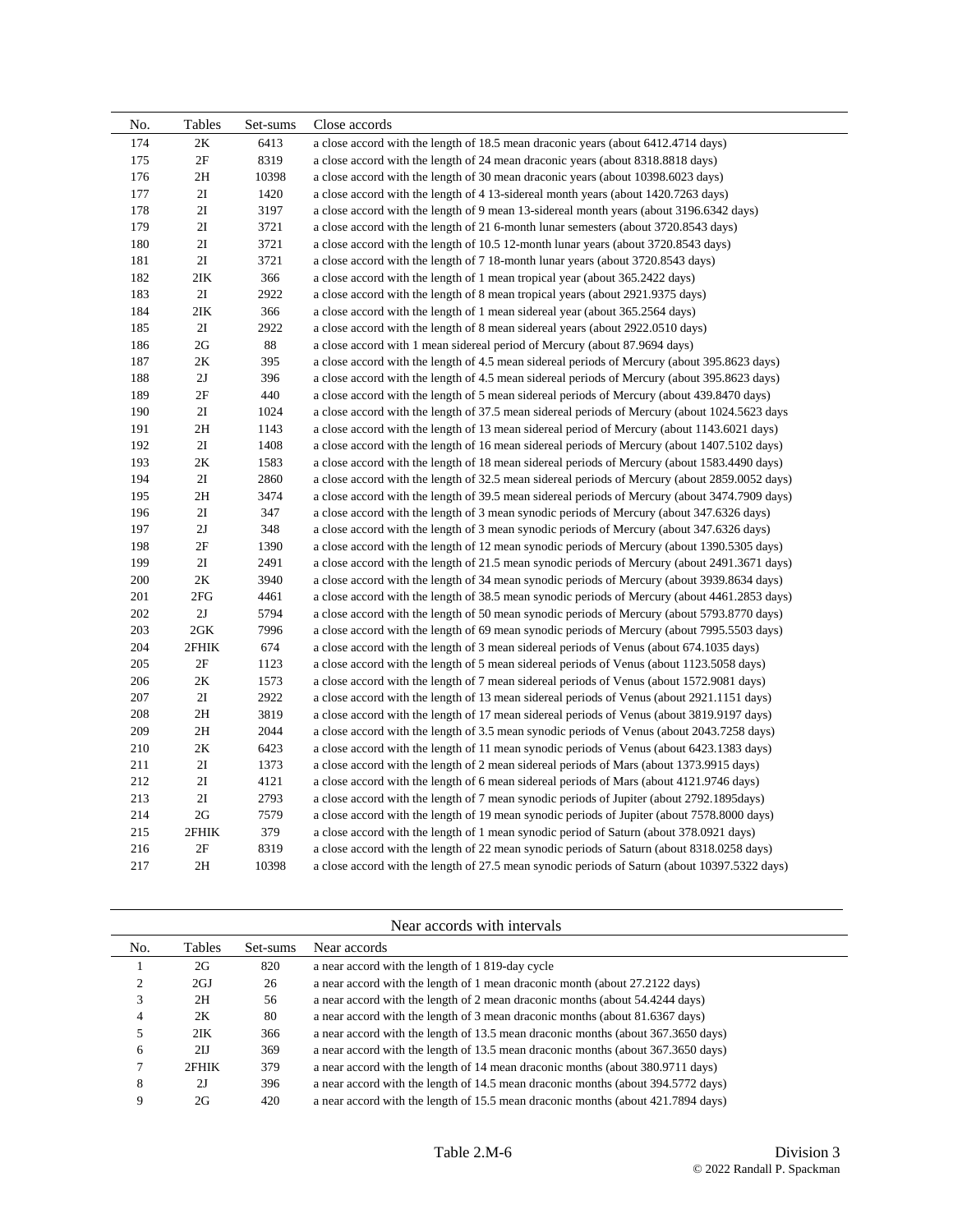| No. | Tables        | Set-sums | Near accords                                                                       |
|-----|---------------|----------|------------------------------------------------------------------------------------|
| 10  | 2F            | 437      | a near accord with the length of 16 mean draconic months (about 435.3955 days)     |
| 11  | 2H            | 736      | a near accord with the length of 27 mean draconic months (about 734.7299 days)     |
| 12  | 2G            | 760      | a near accord with the length of 28 mean draconic months (about 761.9422 days)     |
| 13  | 2H            | 763      | a near accord with the length of 28 mean draconic months (about 761.9422 days)     |
| 14  | 2I            | 1036     | a near accord with the length of 38 mean draconic months (about 1034.0644 days)    |
| 15  | 2I            | 1117     | a near accord with the length of 41 mean draconic months (about 1115.7010 days)    |
| 16  | 2I            | 1373     | a near accord with the length of 50.5 mean draconic months (about 1374.2171 days)  |
| 17  | 2I            | 1811     | a near accord with the length of 66.5 mean draconic months (about 1809.6126 days)  |
| 18  | 2I            | 2491     | a near accord with the length of 91.5 mean draconic months (about 2489.9181 days)  |
| 19  | 2K            | 2488     | a near accord with the length of 91.5 mean draconic months (about 2489.9181 days)  |
| 20  | 2F            | 2597     | a near accord with the length of 95.5 mean draconic months (about 2598.7670 days)  |
| 21  | 2G            | 3114     | a near accord with the length of 114.5 mean draconic months (about 3115.7992 days) |
| 22  | 2F            | 3294     | a near accord with the length of 121 mean draconic months (about 3292.6786 days)   |
| 23  | 2IJ           | 3308     | a near accord with the length of 121.5 mean draconic months (about 3306.2847 days) |
| 24  | 2I            | 3566     | a near accord with the length of 131 mean draconic months (about 3564.8008 days)   |
| 25  | 2H            | 3876     | a near accord with the length of 142.5 mean draconic months (about 3877.7414 days) |
| 26  | 21            | 4121     | a near accord with the length of 151.5 mean draconic months (about 4122.6513 days) |
| 27  | 2G            | 4437     | a near accord with the length of 163 mean draconic months (about 4435.5919 days)   |
| 28  | 2FG           | 4461     | a near accord with the length of 164 mean draconic months (about 4462.8041 days)   |
| 29  | 2J            | 5413     | a near accord with the length of 199 mean draconic months (about 5415.2318 days)   |
| 30  | $2\mathrm{K}$ | 6788     | a near accord with the length of 249.5 mean draconic months (about 6789.4489 days) |
| 31  | 2GK           | 7278     | a near accord with the length of 267.5 mean draconic months (about 7279.2689 days) |
| 32  | 2GK           | 7999     | a near accord with the length of 294 mean draconic months (about 8000.3927 days)   |
| 33  | 2GK           | 8396     | a near accord with the length of 308.5 mean draconic months (about 8394.9699 days) |
| 34  | 2GJ           | 26       | a near accord with the length of 1 mean sidereal month (about 27.3217 days)        |
| 35  | 2H            | 56       | a near accord with the length of 2 mean sidereal months (about 54.6433 days)       |
| 36  | 2K            | 80       | a near accord with the length of 3 mean sidereal months (about 81.9650 days)       |
| 37  | 2FHIK         | 326      | a near accord with the length of 12 mean sidereal months (about 327.8599 days)     |
| 38  | 2JK           | 367      | a near accord with the length of 13.5 mean sidereal months (about 368.8424 days)   |
| 39  | 2FHIK         | 384      | a near accord with the length of 14 mean sidereal months (about 382.5032 days)     |
| 40  | 2K            | 395      | a near accord with the length of 14.5 mean sidereal months (about 396.1641 days)   |
| 41  | 2H            | 736      | a near accord with the length of 27 mean sidereal months (about 737.6848 days)     |
| 42  | 2Ι            | 1122     | a near accord with the length of 41 mean sidereal months (about 1120.1881 days)    |
| 43  | 2I            | 1149     | a near accord with the length of 42 mean sidereal months (about 1147.5097 days)    |
| 44  | 2H            | 1163     | a near accord with the length of 42.5 mean sidereal months (about 1161.1706 days)  |
| 45  | 2K            | 1201     | a near accord with the length of 44 mean sidereal months (about 1202.1530 days)    |
| 46  | $2$ IK        | 1450     | a near accord with the length of 53 mean sidereal months (about 1448.0480 days)    |
| 47  | 21            | 1529     | a near accord with the length of 56 mean sidereal months (about 1530.0130 days)    |
| 48  | 2K            | 1583     | a near accord with the length of 58 mean sidereal months (about 1584.6563 days)    |
| 49  | 2K            | 1586     | a near accord with the length of 58 mean sidereal months (about 1584.6563 days)    |
| 50  | 2H            | 1679     | a near accord with the length of 61.5 mean sidereal months (about 1680.2821 days)  |
| 51  | 2F            | 2064     | a near accord with the length of 75.5 mean sidereal months (about 2062.7853 days)  |
| 52  | $2K$          | 2488     | a near accord with the length of 91 mean sidereal months (about 2486.2711 days)    |
| 53  | 2K            | 2498     | a near accord with the length of 91.5 mean sidereal months (about 2499.9319 days)  |
| 54  | $2\mathrm{F}$ | 2597     | a near accord with the length of 95 mean sidereal months (about 2595.5577 days)    |
| 55  | 2К            | 2898     | a near accord with the length of 106 mean sidereal months (about 2896.0960 days)   |
| 56  | 2I            | 2922     | a near accord with the length of 107 mean sidereal months (about 2923.4176 days)   |
| 57  | 2G            | 3113     | a near accord with the length of 114 mean sidereal months (about 3114.6692 days)   |
| 58  | $2\mathrm{F}$ | 3294     | a near accord with the length of 120.5 mean sidereal months (about 3292.2600 days) |
| 59  | 2G            | 3701     | a near accord with the length of 135.5 mean sidereal months (about 3702.0849 days) |
| 60  | 2I            | 3960     | a near accord with the length of 145 mean sidereal months (about 3961.6407 days)   |
| 61  | 2H            | 4276     | a near accord with the length of 156.5 mean sidereal months (about 4275.8398 days) |
| 62  | 2FH           | 5001     | a near accord with the length of 183 mean sidereal months (about 4999.8638 days)   |
| 63  | 2J            | 5053     | a near accord with the length of 185 mean sidereal months (about 5054.5071 days)   |
| 64  | 2J            | 5398     | a near accord with the length of 197.5 mean sidereal months (about 5396.0279 days) |
| 65  | 2J            | 5794     | a near accord with the length of 212 mean sidereal months (about 5792.1919 days)   |
| 66  | 2F            | 6119     | a near accord with the length of 224 mean sidereal months (about 6120.0518 days)   |
| 67  | 2F            | 6122     | a near accord with the length of 224 mean sidereal months (about 6120.0518 days)   |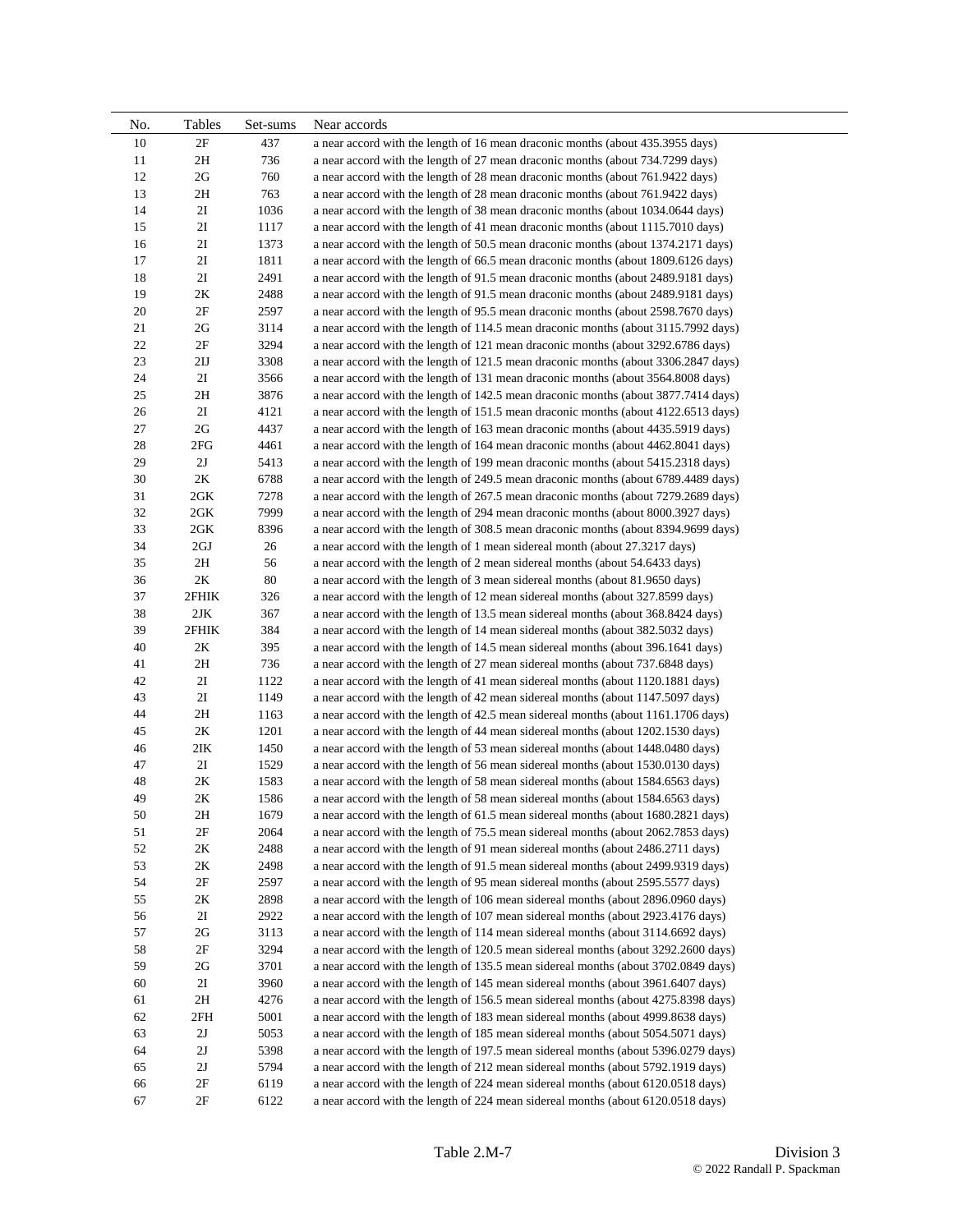| No.    | Tables         | Set-sums | Near accords                                                                                  |
|--------|----------------|----------|-----------------------------------------------------------------------------------------------|
| 68     | 2K             | 6788     | a near accord with the length of 248.5 mean sidereal months (about 6789.4325 days)            |
| 69     | $2\mathrm{FK}$ | 7198     | a near accord with the length of 263.5 mean sidereal months (about 7199.2574 days)            |
| 70     | 2H             | 9277     | a near accord with the length of 339.5 mean sidereal months (about 9275.7036 days)            |
| 71     | 2H             | 9998     | a near accord with the length of 366 mean sidereal months (about 9999.7276 days)              |
| 72     | 2F             | 31       | a near accord with the length of 1 mean synodic month (about 29.5306 days)                    |
| 73     | 2GJ            | 28       | a near accord with the length of 1 mean synodic month (about 29.5306 days)                    |
| 74     | 2K             | 90       | a near accord with the length of 3 mean synodic months (about 88.5198 days)                   |
| 75     | 2FHIK          | 326      | a near accord with the length of 11 mean synodic months (about 324.8365 days)                 |
| 76     | 2FG            | 400      | a near accord with the length of 13.5 mean synodic months (about 398.6630 days)               |
| 77     | 2FHIK          | 784      | a near accord with the length of 26.5 mean synodic months (about 782.5606 days)               |
| 78     | 2HK            | 1121     | a near accord with the length of 38 mean synodic months (about 1122.1624 days)                |
| 79     | 2I             | 1549     | a near accord with the length of 52.5 mean synodic months (about 1550.3560 days)              |
| 80     | $2J$           | 1744     | a near accord with the length of 59 mean synodic months (about 1742.3048 days)                |
| 81     | 2F             | 2597     | a near accord with the length of 88 mean synodic months (about 2598.6919 days)                |
| 82     | 2I             | 2922     | a near accord with the length of 99 mean synodic months (about 2923.5284 days)                |
| 83     | 2G             | 3114     | a near accord with the length of 105.5 mean synodic months (about 3115.4772 days)             |
| 84     | $2\mathrm{F}$  | 3294     | a near accord with the length of 111.5 mean synodic months (about 3292.6608 days)             |
| 85     | 2J             | 3956     | a near accord with the length of 134 mean synodic months (about 3957.0991 days)               |
| 86     | 2I             | 4121     | a near accord with the length of 139.5 mean synodic months (about 4119.5173 days)             |
| 87     | 2J             | 4280     | a near accord with the length of 145 mean synodic months (about 4281.9356 days)               |
| $88\,$ | 2FG            | 4461     | a near accord with the length of 151 mean synodic months (about 4459.1191 days)               |
| 89     | 2FG            | 4797     | a near accord with the length of 162.5 mean synodic months (about 4798.7209 days)             |
| 90     | 2I             | 5078     | a near accord with the length of 172 mean synodic months (about 5079.2615 days)               |
| 91     | 2Ι             | 5081     | a near accord with the length of 172 mean synodic months (about 5079.2615 days)               |
| 92     | 2K             | 6823     | a near accord with the length of 231 mean synodic months (about 6821.5663 days)               |
| 93     | 2I             | 6882     | a near accord with the length of 233 mean synodic months (about 6880.6275 days)               |
| 94     | $2$ GK         | 7278     | a near accord with the length of 246.5 mean synodic months (about 7279.2904 days)             |
| 95     | 2G             | 7576     | a near accord with the length of 256.5 mean synodic months (about 7574.5963 days)             |
| 96     | 21             | 7603     | a near accord with the length of 257.5 mean synodic months (about 7604.1269 days)             |
| 97     | 2H             | 9995     | a near accord with the length of 338.5 mean synodic months (about 9996.1047 days)             |
| 98     | 2H             | 9998     | a near accord with the length of 338.5 mean synodic months (about 9996.1047 days)             |
| 99     | 2HJK           | 345      | a near accord with the length of 1 mean draconic year (about 346.6201 days)                   |
| 100    | 2J             | 348      | a near accord with the length of 1 mean draconic year (about 346.6201 days)                   |
| 101    | 2I             | 1038     | a near accord with the length of 3 mean draconic years (about 1039.8602 days)                 |
| 102    | 2F             | 1735     | a near accord with the length of 5 mean draconic years (about 1733.1004 days)                 |
| 103    | $2\mathrm{F}$  | 3294     | a near accord with the length of 9.5 mean draconic years (about 3292.8907 days)               |
| 104    | 2GK            | 7278     | a near accord with the length of 21 mean draconic years (about 7279.0216 days)                |
| 105    | 2K             | 2488     | a near accord with the length of 7 13-sidereal month years (about 2486.2711 days)             |
| 106    | 2I             | 2922     | a near accord with the length of 16.5 6-month lunar semesters (about 2923.5284 days)          |
| 107    | 21             | 2922     | a near accord with the length of 5.5 18-month lunar years (about 2923.5284 days)              |
| 108    | 2JK            | 367      | a near accord with the length of 1 mean tropical year (about 365.2422 days)                   |
| 109    | $2\mathrm{F}$  | 2558     | a near accord with the length of 7 mean tropical years (about 2556.6953 days)                 |
| 110    | 2GK            | 8399     | a near accord with the length of 23 mean tropical years (about 8400.5704 days)                |
| 111    | 2JK            | 367      | a near accord with the length of 1 mean sidereal year (about 365.2564 days)                   |
| 112    | 2F             | 2558     | a near accord with the length of 7 mean sidereal years (about 2556.7946 days)                 |
| 113    | 2GK            | 8399     | a near accord with the length of 23 mean sidereal years (about 8400.8965 days)                |
| 114    | 2G             | 86       | a near accord with 1 mean sidereal period of Mercury (about 87.9694 days)                     |
| 115    | 2IK            | 350      | a near accord with the length of 4 mean sidereal periods of Mercury (about 351.8776 days)     |
| 116    | 2F             | 1010     | a near accord with the length of 11.5 mean sidereal periods of Mercury (about 1011.6480 days) |
| 117    | 2IK            | 1450     | a near accord with the length of 16.5 mean sidereal periods of Mercury (about 1451.4949 days) |
| 118    | 2I             | 1497     | a near accord with the length of 17 mean sidereal periods of Mercury (about 1495.4796 days)   |
| 119    | $2\mathrm{F}$  | 2597     | a near accord with the length of 29.5 mean sidereal periods of Mercury (about 2595.0970 days) |
| 120    | 2I             | 3960     | a near accord with the length of 45 mean sidereal periods of Mercury (about 3958.6226 days)   |
| 121    | 2J             | 5412     | a near accord with the length of 61.5 mean sidereal periods of Mercury (about 5410.1175 days) |
| 122    | 2K             | 6423     | a near accord with the length of 73 mean sidereal periods of Mercury (about 6421.7655 days)   |
| 123    | $2$ IK         | 349      | a near accord with the length of 4 mean synodic periods of Mercury (about 347.6326 days)      |
| 124    | 2J             | 346      | a near accord with the length of 3 mean synodic periods of Mercury (about 347.6326 days)      |
| 125    | $2\mathrm{K}$  | 465      | a near accord with the length of 4 mean synodic periods of Mercury (about 463.5102 days)      |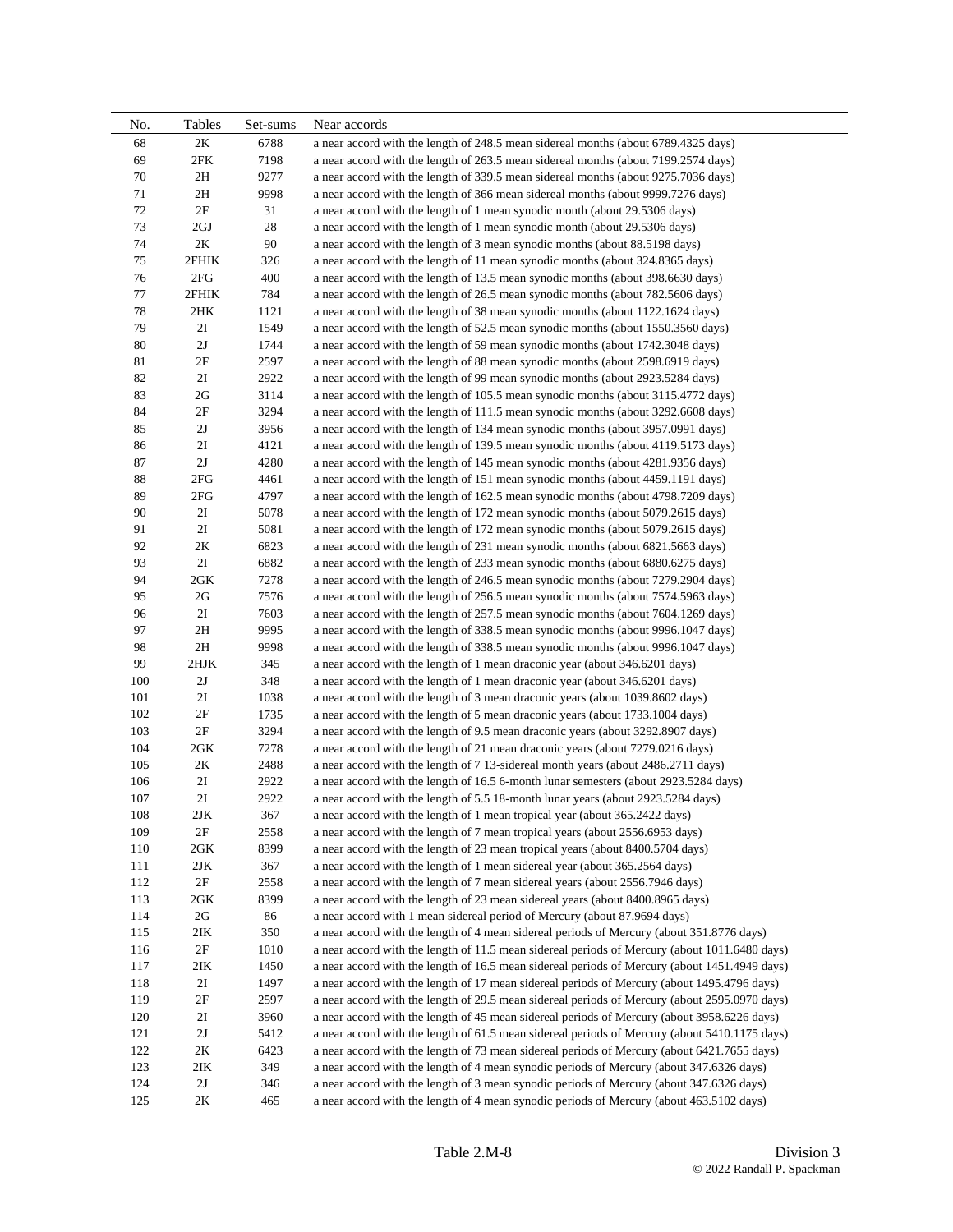| No. | Tables | Set-sums | Near accords                                                                                 |
|-----|--------|----------|----------------------------------------------------------------------------------------------|
| 126 | 2IK    | 1450     | a near accord with the length of 12.5 mean synodic periods of Mercury (about 1448.4693 days) |
| 127 | 2H     | 1679     | a near accord with the length of 14.5 mean synodic periods of Mercury (about 1680.2243 days) |
| 128 | 2K     | 2898     | a near accord with the length of 25 mean synodic periods of Mercury (about 2896.9385 days)   |
| 129 | 2F     | 336      | a near accord with the length of 1.5 mean sidereal periods of Venus (about 337.0517 days)    |
| 130 | 2F     | 1010     | a near accord with the length of 4.5 mean sidereal periods of Venus (about 1011.1552 days)   |
| 131 | 2I     | 1122     | a near accord with the length of 5 mean sidereal periods of Venus (about 1123.5058 days)     |
| 132 | 2H     | 8877     | a near accord with the length of 39.5 mean sidereal periods of Venus (about 8875.6958 days)  |
| 133 | 2H     | 9998     | a near accord with the length of 44.5 mean sidereal periods of Venus (about 9999.2016 days)  |
| 134 | 2I     | 2626     | a near accord with the length of 4.5 mean synodic periods of Venus (about 2627.6475 days)    |
| 135 | 2FG    | 400      | a near accord with the length of 1 mean synodic period of Jupiter (about 398.8842 days)      |
| 136 | 2K     | 1198     | a near accord with the length of 3 mean synodic periods of Jupiter (about 1196.6526 days)    |
| 137 | 2FHIK  | 380      | a near accord with the length of 1 mean synodic period of Saturn (about 378.0921 days)       |
| 138 | 2I     | 3026     | a near accord with the length of 8 mean synodic periods of Saturn (about 3024.7366 days)     |

## "Relaxed" near accords with intervals

| No.            | Tables         | Set-sums | Near accords                                                                                |
|----------------|----------------|----------|---------------------------------------------------------------------------------------------|
| $\mathbf{1}$   | 2JL            | 324      | a shorter near accord with the length of 12 mean draconic months (about 326.5466 days)      |
| $\sqrt{2}$     | 2KL            | 465      | a longer near accord with the length of 17 mean draconic months (about 462.6077 days)       |
| 3              | 2IKL           | 691      | a shorter near accord with the length of 25.5 mean draconic months (about 693.9116 days)    |
| $\overline{4}$ | 2HL            | 1045     | a shorter near accord with the length of 38.5 mean draconic months (about 1047.6705 days)   |
| 5              | 2HL            | 1118     | a longer near accord with the length of 41 mean draconic months (about 1115.7010 days)      |
| 6              | 2KL            | 1208     | a shorter near accord with the length of 44.5 mean draconic months (about 1210.9438 days)   |
| $\tau$         | 2FL            | 1390     | a longer near accord with the length of 51 mean draconic months (about 1387.8232 days)      |
| 8              | 2IL            | 1549     | a shorter near accord with the length of 57 mean draconic months (about 1551.0965 days)     |
| 9              | 2KL            | 1576     | a shorter near accord with the length of 58 mean draconic months (about 1578.3088 days)     |
| 10             | 2JL            | 1744     | a longer near accord with the length of 64 mean draconic months (about 1741.5821 days)      |
| 11             | 2IL            | 2411     | a longer near accord with the length of 88.5 mean draconic months (about 2408.2815 days)    |
| 12             | 2IL            | 2651     | a shorter near accord with the length of 97.5 mean draconic months (about 2653.1915 days)   |
| 13             | 2FL            | 2737     | a longer near accord with the length of 100.5 mean draconic months (about 2734.8281 days)   |
| 14             | 2IL            | 2860     | a longer near accord with the length of 105 mean draconic months (about 2857.2831 days)     |
| 15             | 2GL            | 3113     | a shorter near accord with the length of 114.5 mean draconic months (about 3115.7992 days)  |
| 16             | 2JL            | 4316     | a longer near accord with the length of 158.5 mean draconic months (about 4313.1369 days)   |
| 17             | $2$ IL         | 5078     | a shorter near accord with the length of 186.5 mean draconic months (about 5075.0790 days)  |
| 18             | $2\mathrm{JL}$ | 5794     | a shorter near accord with the length of 213 mean draconic months (about 5796.2029 days)    |
| 19             | $2$ IL         | 6882     | a shorter near accord with the length of 253 mean draconic months (about 6884.6917 days)    |
| 20             | 2GL            | 7576     | a shorter near accord with the length of 278.5 mean draconic months (about 7578.6033 days)  |
| 21             | $2$ IL         | 7603     | a shorter near accord with the length of 279.5 mean draconic months (about 7605.8155 days)  |
| 22             | 2IL            | 8003     | a longer near accord with the length of 294 mean draconic months (about 8000.3927 days)     |
| $23\,$         | 2FL            | 8316     | a longer near accord with the length of 305.5 mean draconic months (about 8313.3332 days)   |
| 24             | 2FL            | 8719     | a shorter near accord with the length of 320.5 mean draconic months (about 8721.5165 days)  |
| 25             | 2HL            | 9277     | a shorter near accord with the length of 341 mean draconic months (about 9279.3670 days)    |
| 26             | 2HL            | 9998     | a shorter near accord with the length of 367.5 mean draconic months (about 10000.4909 days) |
| 27             | 2HL            | 10398    | a longer near accord with the length of 382 mean draconic months (about 10395.0680 days)    |
| 28             | 2IKL           | 366      | a shorter near accord with the length of 13.5 mean sidereal months (about 368.8424 days)    |
| 29             | 2FHIKL         | 380      | a shorter near accord with the length of 14 mean sidereal months (about 382.5032 days)      |
| 30             | 2FL            | 440      | a longer near accord with the length of 16 mean sidereal months (about 437.1466 days)       |
| 31             | 2FL            | 653      | a shorter near accord with the length of 24 mean sidereal months (about 655.7198 days)      |
| 32             | 2HL            | 763      | a shorter near accord with the length of 28 mean sidereal months (about 765.0065 days)      |
| 33             | 2IL            | 1036     | a shorter near accord with the length of 38 mean sidereal months (about 1038.2231 days)     |
| 34             | 2HL            | 1118     | a shorter near accord with the length of 41 mean sidereal months (about 1120.1881 days)     |
| 35             | 2FL            | 1123     | a longer near accord with the length of 41 mean sidereal months (about 1120.1881 days)      |
| 36             | $2{\rm IL}$    | 1423     | a longer near accord with the length of 52 mean sidereal months (about 1420.7263 days)      |
| 37             | 2KL            | 1573     | a longer near accord with the length of 57.5 mean sidereal months (about 1570.9955 days)    |
| 38             | 2HL            | 1724     | a longer near accord with the length of 63 mean sidereal months (about 1721.2646 days)      |
| 39             | 2FHL           | 2197     | a shorter near accord with the length of 80.5 mean sidereal months (about 2199.3936 days)   |
| 40             | 2IJL           | 3308     | a longer near accord with the length of 121 mean sidereal months (about 3305.9209 days)     |
| 41             | 2GL            | 4437     | a shorter near accord with the length of 162.5 mean sidereal months (about 4439.7698 days)  |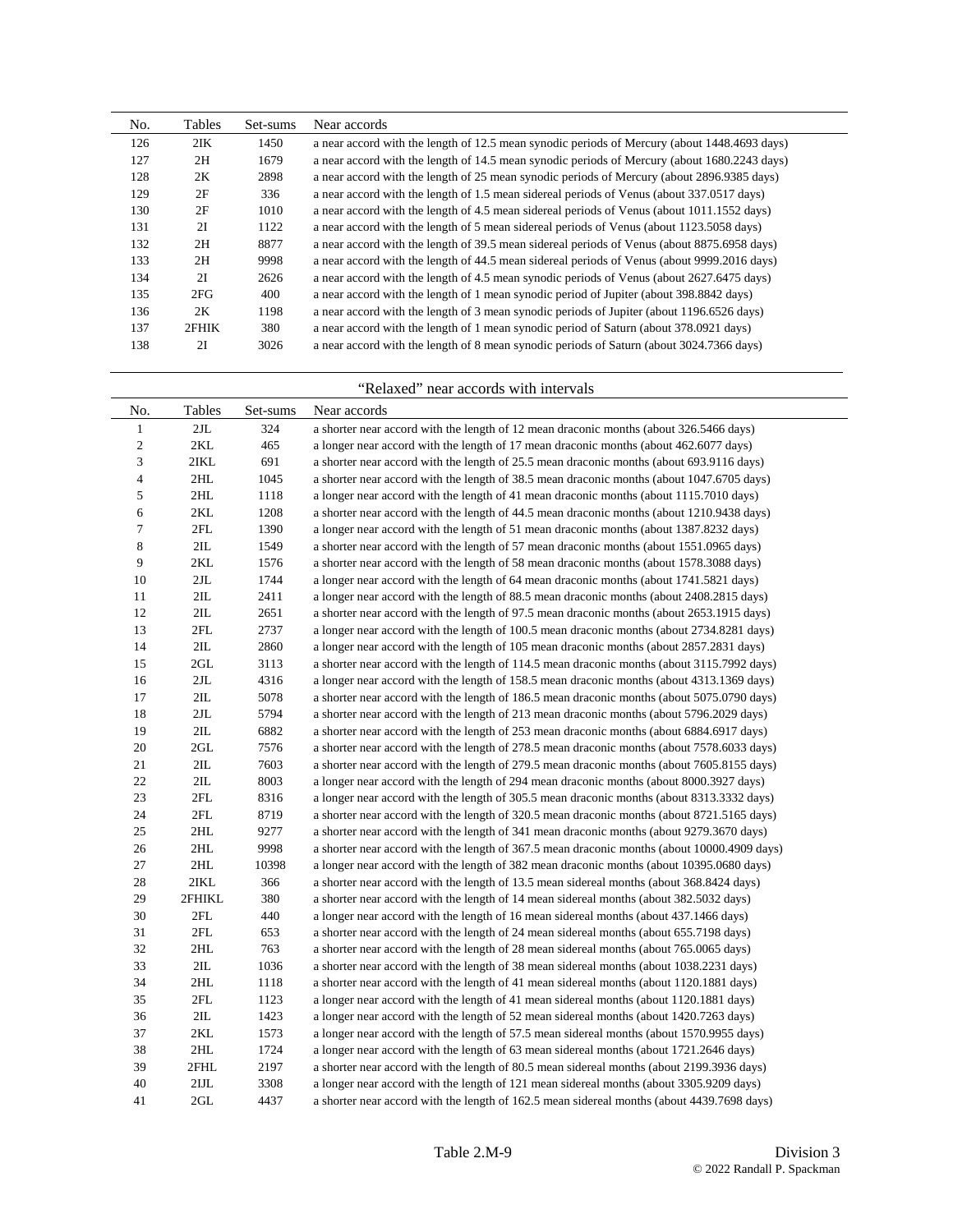| No.    | Tables         | Set-sums | Near accords                                                                                 |
|--------|----------------|----------|----------------------------------------------------------------------------------------------|
| 42     | 2FGL           | 4797     | a longer near accord with the length of 175.5 mean sidereal months (about 4794.9513 days)    |
| 43     | 2JL            | 5052     | a shorter near accord with the length of 185 mean sidereal months (about 5054.5071 days)     |
| 44     | 2JL            | 5412     | a shorter near accord with the length of 198 mean sidereal months (about 5409.6887 days)     |
| 45     | 2KL            | 6423     | a longer near accord with the length of 235 mean sidereal months (about 6420.5901 days)      |
| 46     | 2KL            | 7188     | a longer near accord with the length of 263 mean sidereal months (about 7185.5966 days)      |
| 47     | 2GL            | 7579     | a shorter near accord with the length of 277.5 mean sidereal months (about 7581.7607 days)   |
| 48     | 2FL            | 7598     | a longer near accord with the length of 278 mean sidereal months (about 7595.4215 days)      |
| 49     | 2IL            | 8003     | a shorter near accord with the length of 293 mean sidereal months (about 8005.2464 days)     |
| 50     | 2GKL           | 8399     | a shorter near accord with the length of 307.5 mean sidereal months (about 8401.4105 days)   |
| 51     | 2HL            | 8877     | a shorter near accord with the length of 325 mean sidereal months (about 8879.5395 days)     |
| 52     | 2HL            | 10398    | a longer near accord with the length of 380.5 mean sidereal months (about 10395.8916 days)   |
| 53     | $2{\rm IL}$    | 57       | a shorter near accord with the length of 2 mean synodic months (about 59.0612 days)          |
| 54     | $2 \mbox{GL}$  | 86       | a shorter near accord with the length of 3 mean synodic months (about 88.5918 days)          |
| 55     | 2FHIKL         | 327      | a longer near accord with the length of 11 mean synodic months (about 324.8635 days)         |
| 56     | 2JKL           | 367      | a shorter near accord with the length of 12.5 mean synodic months (about 369.1324 days)      |
| 57     | 2JL            | 396      | a shorter near accord with the length of 13.5 mean synodic months (about 398.6630 days)      |
| 58     | 2FL            | 440      | a shorter near accord with the length of 15 mean synodic months (about 442.9589 days)        |
| 59     | 2KL            | 455      | a shorter near accord with the length of 15.5 mean synodic months (about 457.7241 days)      |
| 60     | 2IKL           | 691      | a shorter near accord with the length of 23.5 mean synodic months (about 693.9689 days)      |
| 61     | 2HL            | 736      | a shorter near accord with the length of 25 mean synodic months (about 738.2648 days)        |
| 62     | $2{\rm IL}$    | 1036     | a longer near accord with the length of 35 mean synodic months (about 1033.5707 days)        |
| 63     | $2{\rm IL}$    | 1149     | a shorter near accord with the length of 39 mean synodic months (about 1151.6930days)        |
| 64     | 2KL            | 1198     | a shorter near accord with the length of 40.5 mean synodic months (about 1195.9889 days)     |
| 65     | 2KL            | 1208     | a shorter near accord with the length of 41 mean synodic months (about 1210.7542 days)       |
| 66     | 2IL            | 1371     | a shorter near accord with the length of 46.5 mean synodic months (about 1373.1724 days)     |
| 67     | 2FL            | 1390     | a shorter near accord with the length of 47 mean synodic months (about 1387.9377 days)       |
| 68     | $2{\rm IL}$    | 1420     | a longer near accord with the length of 48 mean synodic months (about 1417.4683 days)        |
| 69     | 2FL            | 1523     | a longer near accord with the length of 51.5 mean synodic months (about 1520.8254 days)      |
| 70     | 2JL            | 1745     | a longer near accord with the length of 59 mean synodic months (about 1742.3048 days)        |
| 71     | 2FL            | 2409     | a longer near accord with the length of 81.5 mean synodic months (about 2406.7431 days)      |
| 72     | 2KL            | 2498     | a longer near accord with the length of 84.5 mean synodic months (about 2495.3349 days)      |
| 73     | $2{\rm IL}$    | 2522     | a shorter near accord with the length of 85.5 mean synodic months (about 2524.8654 days)     |
| 74     | 2IJL           | 2572     | a longer near accord with the length of 87 mean synodic months (about 2569.1613 days)        |
| 75     | 2IL            | 2626     | a shorter near accord with the length of 89 mean synodic months (about 2628.2225 days)       |
| 76     | 2IL            | 2793     | a longer near accord with the length of 94.5 mean synodic months (about 2790.6408 days)      |
| 77     | 2GL            | 3113     | a shorter near accord with the length of 105.5 mean synodic months (about 3115.4772 days)    |
| 78     | 2FL            | 3674     | a shorter near accord with the length of 124.5 mean synodic months (about 3676.5585 days)    |
| 79     | 2KL            | 3940     | a shorter near accord with the length of 133.5 mean synodic months (about 3942.3338 days)    |
| $80\,$ | 2IL            | 3960     | a longer near accord with the length of 134 mean synodic months (about 3957.0991 days)       |
| 81     | 2IL            | 4457     | a shorter near accord with the length of 151 mean synodic months (about 4459.1191 days)      |
| 82     | 2JL            | 5052     | a longer near accord with the length of 171 mean synodic months (about 5049.7309 days)       |
| 83     | 2GKL           | 6878     | a shorter near accord with the length of 233 mean synodic months (about 6880.6275 days)      |
| 84     | 2KL            | 7188     | a shorter near accord with the length of 243.5 mean synodic months (about 7190.6987 days)    |
| 85     | 2IL            | 8000     | a shorter near accord with the length of 271 mean synodic months (about 8002.7899 days)      |
| 86     | 2GKL           | 8399     | a shorter near accord with the length of 284.5 mean synodic months (about 8401.4529 days)    |
| 87     | 2IKL           | 349      | a longer near accord with the length of 1 mean draconic year (about 346.6201 days)           |
| 88     | 2IKL           | 691      | a shorter near accord with the length of 2 mean draconic years (about 693.2402 days)         |
| 89     | 2KL            | 1211     | a shorter near accord with the length of 3.5 mean draconic years (about 1213.1703 days)      |
| 90     | 2JL            | 1384     | a shorter near accord with the length of 4 mean draconic years (about 1386.4803 days)        |
| 91     | 2IL            | 2251     | a shorter near accord with the length of 6.5 mean draconic years (about 2253.0305 days)      |
| 92     | $2\mathrm{FL}$ | 2597     | a shorter near accord with the length of 7.5 mean draconic years (about 2599.6506 days)      |
| 93     | 2FGL           | 5197     | a shorter near accord with the length of 15 mean draconic years (about 5199.3011 days)       |
| 94     | 2FL            | 8316     | a shorter near accord with the length of 24 mean draconic years (about 8318.8818 days)       |
| 95     | 2IL            | 1423     | a longer near accord with the length of 4 13-sidereal month years (about 1420.7263 days)     |
| 96     | 2GL            | 4437     | a shorter near accord with the length of 12.5 13-sidereal month years (about 4439.7698 days) |
| 97     | 2FGL           | 4797     | a longer near accord with the length of 13.5 13-sidereal month years (about 4794.9513 days)  |
| 98     | $2HL$          | 8877     | a shorter near accord with the length of 25 13-sidereal month years (about 8879.5395 days)   |
| 99     | 2IL            | 1420     | a longer near accord with the length of 8 6-synodic month semesters (about 1417.4683 days)   |